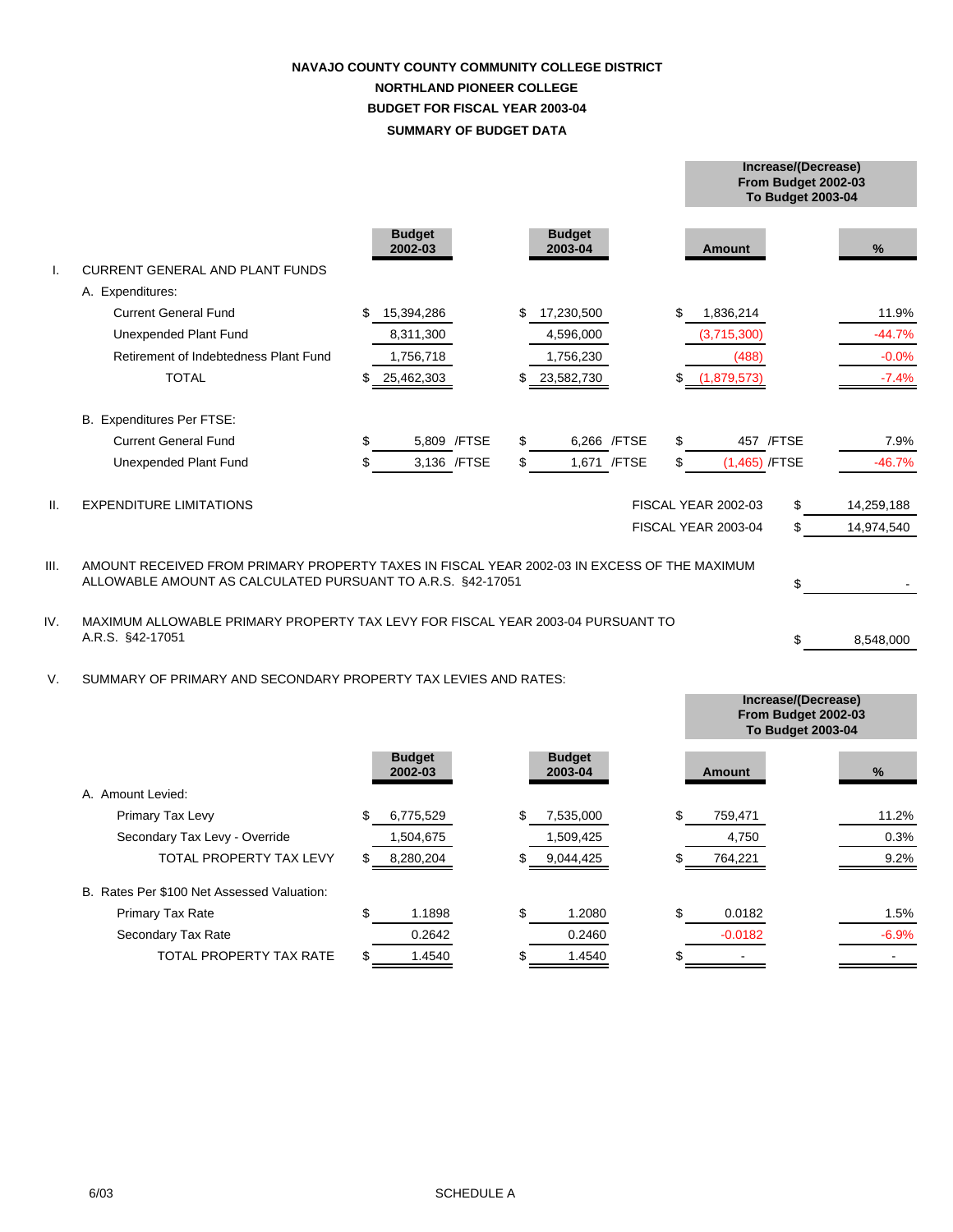#### **NAVAJO COUNTY COUNTY COMMUNITY COLLEGE DISTRICTNORTHLAND PIONEER COLLEGE BUDGET FOR FISCAL YEAR 2003-04 CURRENT GENERAL FUND - REVENUES AND OTHER ADDITIONS**

|                                                                                                                                                        |                                              |               |                          |                          | From Budget 2002-03<br><b>To Budget 2003-04</b> |                      |  |
|--------------------------------------------------------------------------------------------------------------------------------------------------------|----------------------------------------------|---------------|--------------------------|--------------------------|-------------------------------------------------|----------------------|--|
| <b>REVENUES AND OTHER ADDITIONS BY SOURCE</b>                                                                                                          | <b>Estimated</b><br><b>Actual</b><br>2002-03 |               | <b>Budget</b><br>2002-03 | <b>Budget</b><br>2003-04 | <b>Amount</b>                                   | $\%$                 |  |
| <b>PROPERTY TAXES</b>                                                                                                                                  |                                              |               |                          |                          |                                                 |                      |  |
| <b>Primary Tax Levy</b>                                                                                                                                | \$.<br>6,770,000                             | \$            | 6,775,529                | 7,535,000                | \$<br>759,471                                   | 11.2%                |  |
| Secondary Tax Levy - Override                                                                                                                          | 1,500,000                                    |               | 1,504,675                | 1,509,425                | 4,750                                           | 0.3%                 |  |
| Subtotal                                                                                                                                               | 8,270,000                                    | $\mathcal{L}$ | 8,280,204                | 9,044,425                | \$<br>764,221                                   | 9.2%                 |  |
| <b>STATE APPROPRIATIONS</b>                                                                                                                            |                                              |               |                          |                          |                                                 |                      |  |
| Maintenance Support                                                                                                                                    | 4,211,950                                    |               | 3,990,000                | 4,210,300                | 220,300                                         | 5.5%                 |  |
| <b>Equalization Aid</b>                                                                                                                                | 1,288,150                                    |               | 1,270,300                | 1,441,300                | 171,000                                         | 13.5%                |  |
| Subtotal                                                                                                                                               | 5,500,100                                    |               | 5,260,300                | 5,651,600                | 391,300                                         | 7.4%                 |  |
| GIFTS, GRANTS, AND CONTRACTS<br>Government Grants and Contracts<br><b>Indirect Costs Recovered</b><br>Private Gifts, Grants, and Contracts<br>Subtotal | 400,000<br>400,000                           |               | 750,000<br>750,000       | 600,000<br>600,000       | (150,000)<br>(150,000)                          | $-20.0%$<br>$-20.0%$ |  |
|                                                                                                                                                        |                                              |               |                          |                          |                                                 |                      |  |
| TUITION, REGISTRATION, AND STUDENT FEES                                                                                                                |                                              |               |                          |                          |                                                 |                      |  |
| <b>General Tuition</b>                                                                                                                                 | 1,950,000                                    |               | 1,950,000                | 2,250,000                | 300,000                                         | 15.4%                |  |
| Out-of-District Tuition                                                                                                                                | 400,000                                      |               | 350,000                  | 425,000                  | 75,000                                          | 21.4%                |  |
| Out-of-State Tuition                                                                                                                                   | 75,000                                       |               | 75,000                   | 75,000                   |                                                 |                      |  |
| <b>Student Fees</b>                                                                                                                                    | 250,000                                      |               | 200,000                  | 225,000                  | 25,000                                          | 12.5%                |  |
| Tuition and Fee Remissions or Waivers                                                                                                                  |                                              |               |                          |                          |                                                 |                      |  |
| Subtotal                                                                                                                                               | 2,675,000                                    |               | 2,575,000                | 2,975,000                | 400,000                                         | 15.5%                |  |
| <b>OTHER SOURCES</b>                                                                                                                                   |                                              |               |                          |                          |                                                 |                      |  |
| Investment Income                                                                                                                                      | 55,000                                       |               | 100,000                  | 100,000                  |                                                 |                      |  |
| Other                                                                                                                                                  | 500.000                                      |               | 486,500                  | 477.805                  | (8,695)                                         | $-1.8%$              |  |
| Subtotal                                                                                                                                               | 555,000                                      |               | 586,500                  | 577,805                  | (8.695)                                         | $-1.5%$              |  |
| <b>Total Revenues and Other Additions</b>                                                                                                              | 17,400,100                                   |               | 17,452,004               | 18,848,830               | 1,396,826                                       | 8.0%                 |  |
| UNRESTRICTED GENERAL FUND BALANCE                                                                                                                      |                                              |               |                          |                          |                                                 |                      |  |
| AT JULY 1, APPLIED TO BUDGET                                                                                                                           | 1,000,000                                    |               | 1,000,000                | 1,302,900                | 302,900                                         | 30.3%                |  |
| <b>TRANSFERS IN/(OUT)</b><br>Transfer Out - Primary Tax Levy                                                                                           |                                              |               |                          |                          |                                                 |                      |  |
| - Unexpended Plant Fund                                                                                                                                | (1,000,000)                                  |               | (1,000,000)              | (1,069,500)              | (69, 500)                                       | 7.0%                 |  |
| - Retirement of Indebtedness                                                                                                                           | (1,687,718)                                  |               | (1,687,718)              | (1,687,230)              |                                                 |                      |  |
| - Auxillary Fund                                                                                                                                       | (326, 500)                                   |               | (370.000)                | (164, 500)               | 205,500                                         | $-55.5%$             |  |
| <b>TOTAL AMOUNT AVAILABLE FOR EXPENDITURES</b>                                                                                                         | 15,385,882<br>\$                             | \$            | 15,394,286               | 17,230,500               | \$<br>1,836,214                                 | 11.9%                |  |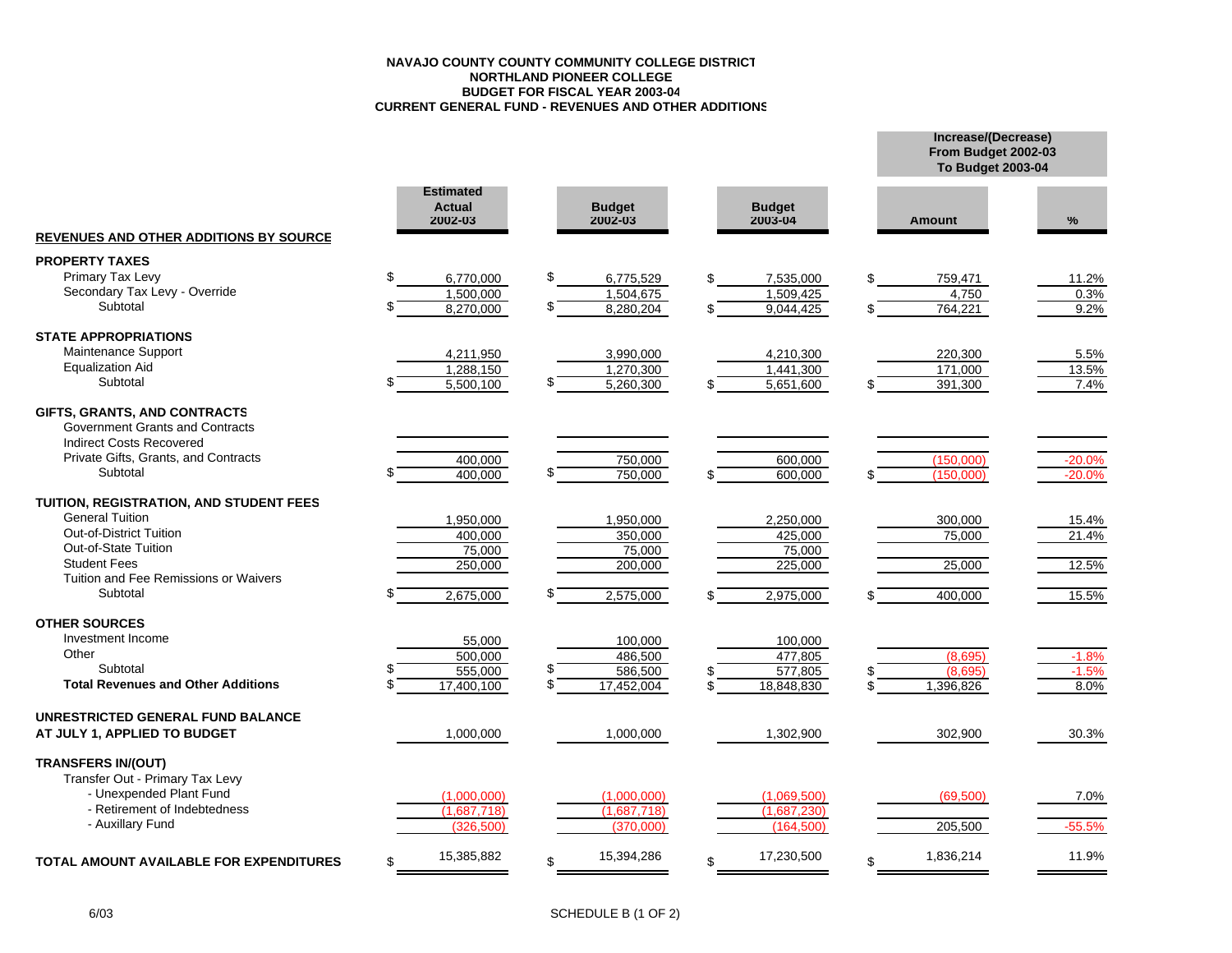#### **NAVAJO COUNTY COUNTY COMMUNITY COLLEGE DISTRICT**

#### **NORTHLAND PIONEER COLLEGE**

#### **BUDGET FOR FISCAL YEAR 2003-04**

#### **CURRENT GENERAL FUND - REVENUES AND OTHER ADDITIONS**

| UNRESTRICTED GENERAL FUND BALANCE AT JULY 1, 2003                    | 3.200.000 |
|----------------------------------------------------------------------|-----------|
| Less: Governing Board Designations                                   | 1,700,000 |
| UNRESTRICTED GENERAL FUND BALANCE AT JULY 1, 2003, APPLIED TO BUDGET | 1.500.000 |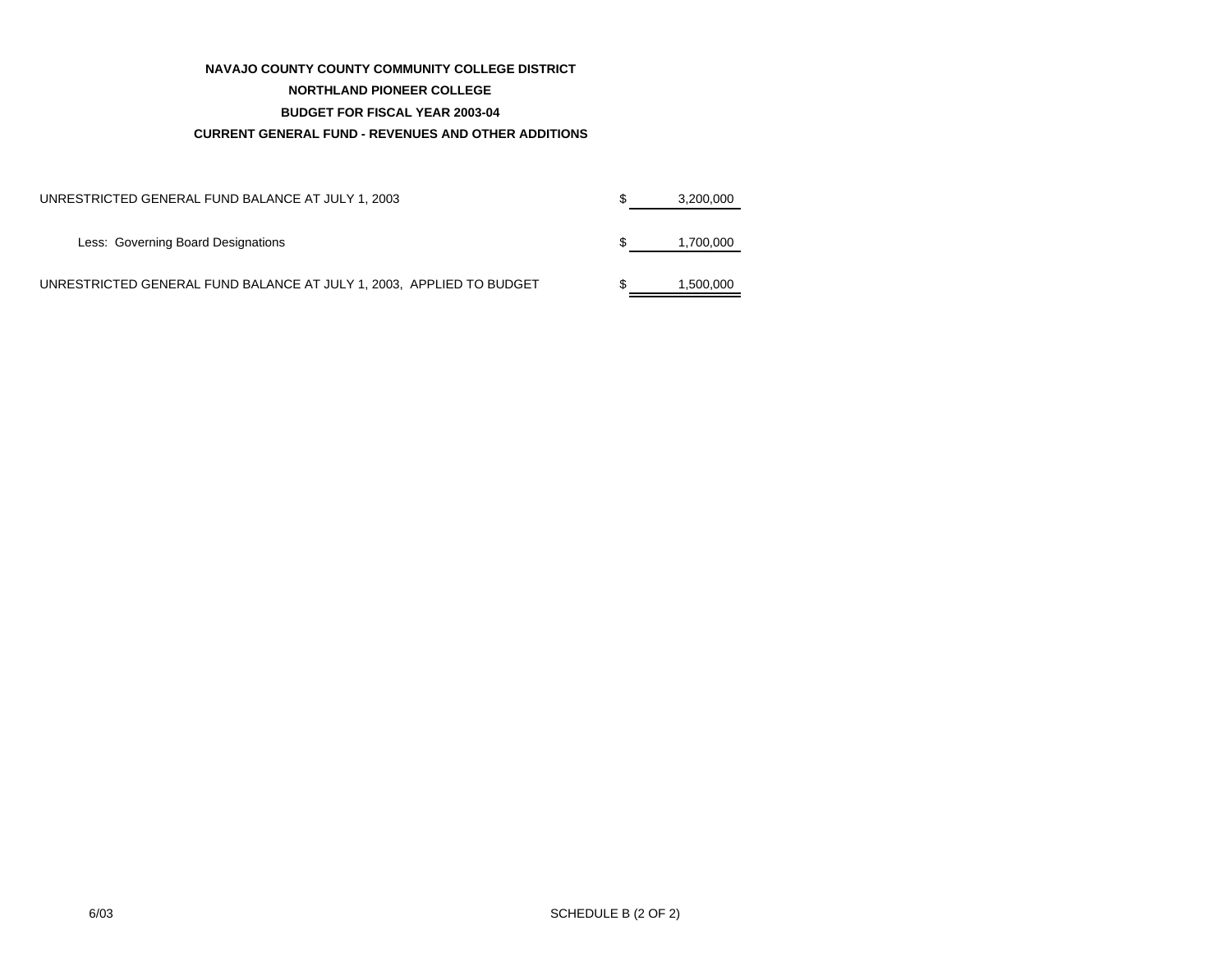#### **NAVAJO COUNTY COUNTY COMMUNITY COLLEGE DISTRICTNORTHLAND PIONEER COLLEGE BUDGET FOR FISCAL YEAR 2003-04 PLANT FUNDS - REVENUES AND OTHER ADDITIONS**

**Increase/(Decrease) To Budget 2003-04 From Budget 2002-03**

| <b>REVENUES AND OTHER ADDITIONS BY SOURCE</b>                                                                                                                   |     | <b>Estimated</b><br><b>Actual</b><br>2002-03 | <b>Budget</b><br>2002-03 |     | <b>Budget</b><br>2003-04 |     | <b>Amount</b>          | %                    |
|-----------------------------------------------------------------------------------------------------------------------------------------------------------------|-----|----------------------------------------------|--------------------------|-----|--------------------------|-----|------------------------|----------------------|
| <b>UNEXPENDED PLANT FUND</b><br>State Appropriations: Capital Support (<br>FTSE @ \$<br>each)<br>Investment Income<br>Proceeds from Sale of Bonds               | \$. | 1,464,700<br>70,000                          | 1,386,300<br>125,000     | \$. | 466,500<br>60,000        | \$. | (919, 800)<br>(65,000) | $-66.3%$<br>$-52.0%$ |
| <b>Other Revenues and Additions</b><br><b>Total Revenues and Other Additions</b>                                                                                |     | 36,000<br>1,570,700                          | 1,511,300                |     | 526,500                  |     | (984, 800)             | $-65.2%$             |
| RESTRICTED FUND BALANCE AT JULY 1                                                                                                                               |     |                                              | 5,800,000                |     | 3,000,000                |     | (2,800,000)            | $-48.3%$             |
| TRANSFERS IN/(OUT)<br>Transfer In - Primary Tax Levy - Current General Fund<br>Less: Amounts accumulated for future capital acquisitions                        |     | 1,000,000                                    | 1,000,000                |     | 1,069,500                |     | 69,500                 | 7.0%                 |
| <b>TOTAL AMOUNT AVAILABLE FOR EXPENDITURES</b><br><b>UNEXPENDED PLANT FUND</b>                                                                                  |     | 2,570,700                                    | \$<br>8,311,300          | \$  | 4,596,000                | \$  | (3,715,300)            | $-44.7%$             |
| RETIREMENT OF INDEBTEDNESS PLANT FUND<br>Sources for payment of principal and interest<br>on general obligation bonds<br>Secondary Tax Levy<br>Other (Identify) |     | 1,504,675                                    | 1,504,675                | \$. | 1,509,425                | \$  | 4,750                  | 0.3%                 |
| <b>Total Revenues and Other Additions</b>                                                                                                                       |     | 1,504,675                                    | 1,504,675                | \$  | 1,509,425                | \$  | 4,750                  | 0.3%                 |
| FUND BALANCE AT JULY 1 RESTRICTED FOR RETIREMENT<br>OF GENERAL OBLIGATION BONDS                                                                                 |     |                                              |                          |     |                          |     |                        |                      |
| TRANSFERS IN/(OUT)                                                                                                                                              |     |                                              |                          |     |                          |     |                        |                      |
| Less: Amounts restricted for future debt service requirements                                                                                                   |     |                                              |                          |     |                          |     |                        |                      |
| TOTAL AMOUNT AVAILABLE FOR RETIREMENT<br>OF GENERAL OBLIGATION BONDS                                                                                            | \$  | 1,504,675                                    | 1,504,675                | \$  | 1,509,425                | \$  | 4,750                  | 0.3%                 |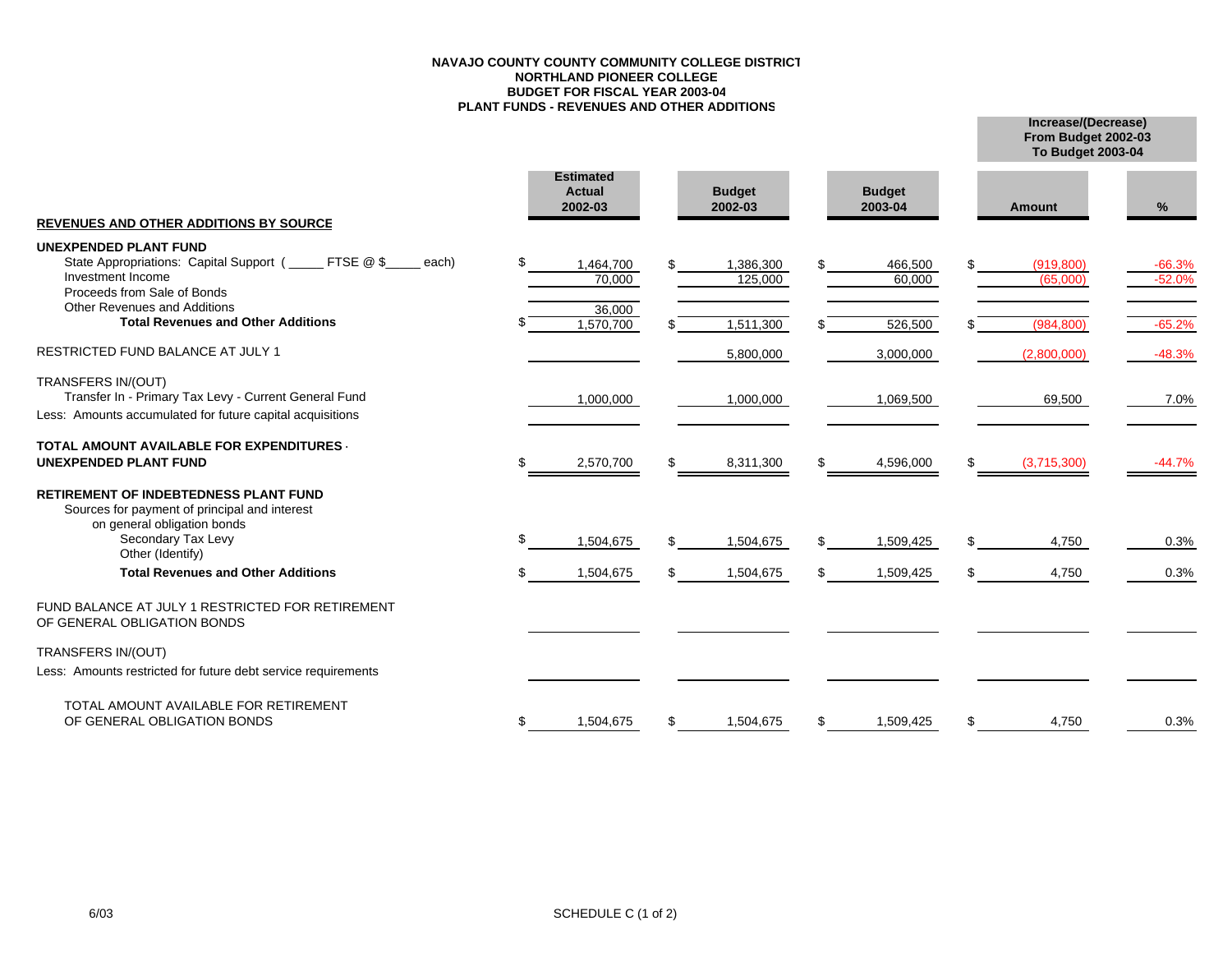#### **NAVAJO COUNTY COUNTY COMMUNITY COLLEGE DISTRICTNORTHLAND PIONEER COLLEGE BUDGET FOR FISCAL YEAR 2003-04 PLANT FUNDS - REVENUES AND OTHER ADDITIONS**

**From Budget 2002-03 To Budget 2003-04**

|                                                                                              |   | <b>Estimated</b><br><b>Actual</b><br>2002-03 | <b>Budget</b><br>2002-03 |              | <b>Budget</b><br>2003-04 |     | Amount  | %       |
|----------------------------------------------------------------------------------------------|---|----------------------------------------------|--------------------------|--------------|--------------------------|-----|---------|---------|
| Sources for payment of principal and interest on revenue bonds                               |   |                                              |                          |              |                          |     |         |         |
| <b>Total Revenues and Other Additions</b>                                                    |   |                                              |                          | \$           |                          |     |         |         |
| FUND BALANCE AT JULY 1 RESTRICTED<br>FOR RETIREMENT OF REVENUE BONDS                         |   |                                              |                          |              |                          |     |         |         |
| TRANSFERS IN/(OUT)<br>Transfer In-Current General Fund<br>Transfer In-Current Auxiliary Fund |   | 183,043<br>69,000                            | 183,043<br>69,000        |              | 177,805<br>69,000        |     | (5,238) | $-2.9%$ |
| Less: Amounts restricted for future debt service requirements                                |   |                                              |                          |              |                          |     |         |         |
| TOTAL AMOUNT AVAILABLE FOR RETIREMENT<br>OF REVENUE BONDS                                    | S | 252,043                                      | 252,043                  | \$           | 246,805                  | S   | (5,238) | $-2.1%$ |
| Sources for payment of principal and interest on other long-term debt (identify)             |   |                                              |                          |              |                          |     |         |         |
| <b>Total Revenues and Other Additions</b>                                                    |   |                                              |                          | $\mathbb{S}$ |                          |     |         |         |
| FUND BALANCE AT JULY 1 RESTRICTED<br>FOR RETIREMENT OF OTHER LONG-TERM DEBT                  |   |                                              |                          |              |                          |     |         |         |
| TRANSFERS IN/(OUT)                                                                           |   |                                              |                          |              |                          |     |         |         |
| Less: Amounts restricted for future debt service requirements                                |   |                                              |                          |              |                          |     |         |         |
| TOTAL AMOUNT AVAILABLE FOR RETIREMENT<br>OF OTHER LONG-TERM DEBT                             |   |                                              | \$                       | \$           |                          | \$  |         |         |
| TOTAL AMOUNT AVAILABLE FOR EXPENDITURES-<br>RETIREMENT OF INDEBTEDNESS PLANT FUND            |   | 1,756,718                                    | 1,756,718                | \$           | 1,756,230                | \$. | (488)   | $-0.0%$ |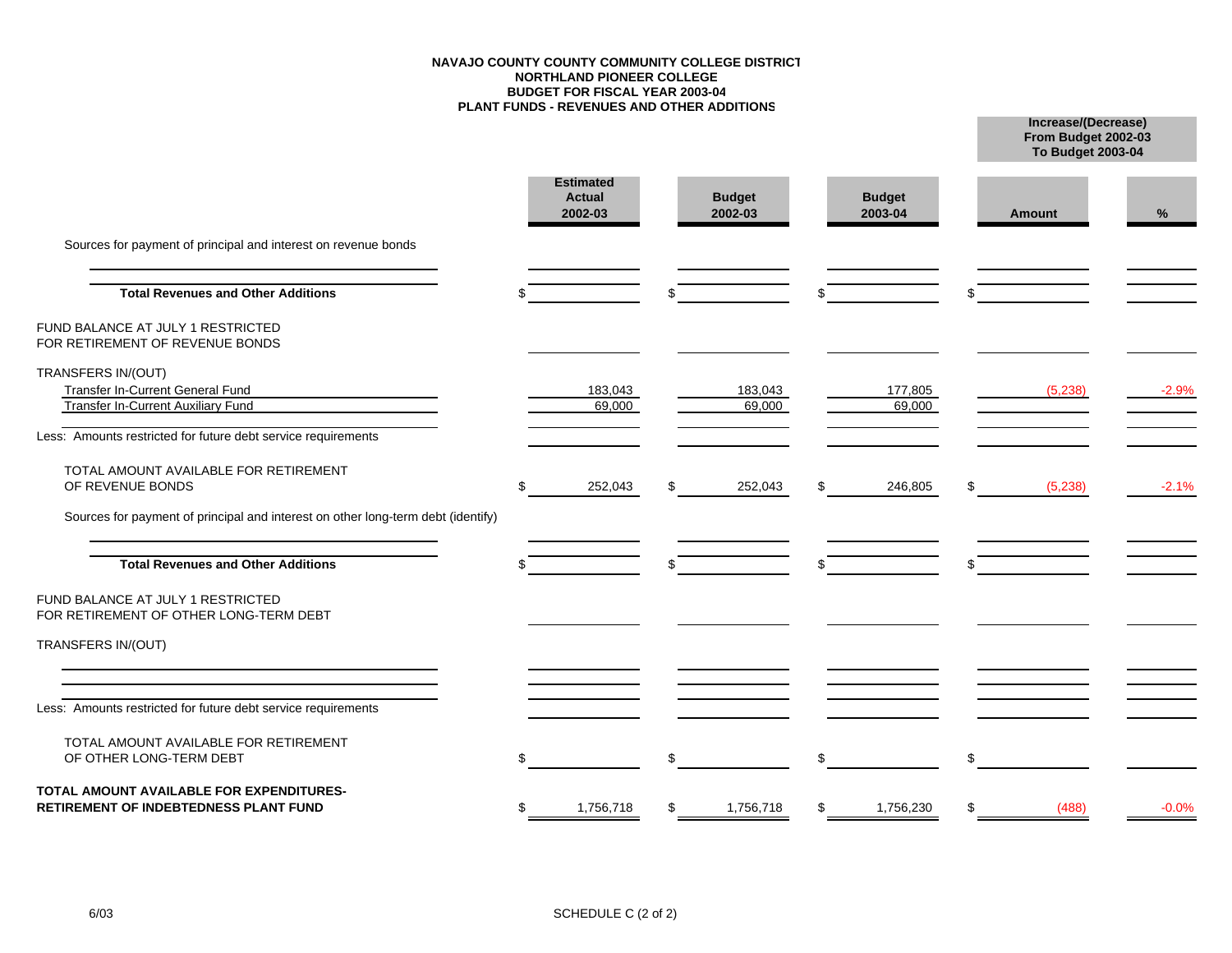#### **NAVAJO COUNTY COUNTY COMMUNITY COLLEGE DISTRICTNORTHLAND PIONEER COLLEGE BUDGET FOR FISCAL YEAR 2003-04 CURRENT GENERAL FUND AND PLANT FUNDS - EXPENDITURES AND OTHER DEDUCTIONS**

**Increase/(Decrease) From Budget 2002-03 To Budget 2003-04**

|                                                                       |     | <b>Estimated</b><br><b>Actual</b><br>2002-03 |    | <b>Budget</b><br>2002-03 | <b>Budget</b><br>2003-04 |     | <b>Amount</b> | %               |
|-----------------------------------------------------------------------|-----|----------------------------------------------|----|--------------------------|--------------------------|-----|---------------|-----------------|
| <b>CURRENT GENERAL FUND</b>                                           |     |                                              |    |                          |                          |     |               |                 |
| Instruction<br><b>Public Service</b>                                  |     | 6,700,000                                    |    | 5,971,256                | 7,196,000                |     | 1,224,744     | 20.5%           |
| Academic Support                                                      |     |                                              |    | 835,303                  | 763,000                  |     | (72.303)      |                 |
| <b>Student Services</b>                                               |     | 680,000<br>815,000                           |    | 866,333                  | 926,000                  |     | 59,667        | $-8.7%$<br>6.9% |
| Institutional Support (Administration)                                |     | 5,125,000                                    |    | 5.319.477                | 5,325,000                |     | 5,523         | 0.1%            |
| Operation and Maintenance of Plant                                    |     | 825,000                                      |    | 1,121,216                | 1,155,000                |     | 33,784        | 3.0%            |
| Scholarships                                                          |     | 215,000                                      |    | 215,700                  | 217,000                  |     | 1,300         | 0.6%            |
| Contingency                                                           |     |                                              |    | 1,065,000                | 1,648,500                |     | 583,500       | 54.8%           |
| TOTAL EXPENDITURES AND OTHER DEDUCTIONS                               |     |                                              |    |                          |                          |     |               |                 |
| OF CURRENT GENERAL FUND                                               | \$. | 14,360,000                                   | £. | 15,394,286               | \$<br>17,230,500         | \$  | 1,836,214     | 11.9%           |
| <b>PLANT FUNDS:</b>                                                   |     |                                              |    |                          |                          |     |               |                 |
| UNEXPENDED PLANT FUND                                                 |     |                                              |    |                          |                          |     |               |                 |
| Land                                                                  |     |                                              |    |                          | \$                       | \$. |               |                 |
| <b>Buildings</b>                                                      |     | 600,000                                      |    | 7,500,000                | 3,367,770                |     | (4.132.230)   | $-55.1%$        |
| Improvements Other Than Buildings                                     |     | 200,000                                      |    | 100,000                  | 400,000                  |     | 300,000       | 300.0%          |
| Equipment                                                             |     | 350,000                                      |    | 656,300                  | 773,230                  |     | 116,930       | 17.8%           |
| <b>Library Books</b><br>Museum and Art Collections                    |     | 55,000                                       |    | 55,000                   | 55,000                   |     |               |                 |
| <b>Construction in Progress</b>                                       |     |                                              |    |                          |                          |     |               |                 |
| Contingency                                                           |     | 5,600,000                                    |    |                          |                          |     |               |                 |
| Retirement of Indebtedness - Capital Leases and Installment Purchases |     |                                              |    |                          |                          |     |               |                 |
| Interest on Indebtedness - Capital Leases and Installment Purchases   |     |                                              |    |                          |                          |     |               |                 |
| <b>TOTAL EXPENDITURES AND OTHER DEDUCTIONS</b>                        |     |                                              |    |                          |                          |     |               |                 |
| OF UNEXPENDED PLANT FUND                                              | \$. | 6,805,000                                    |    | 8,311,300                | \$<br>4,596,000          | \$  | (3,715,300)   | $-44.7%$        |
| <b>RETIREMENT OF INDEBTEDNESS PLANT FUND</b>                          |     |                                              |    |                          |                          |     |               |                 |
| Retirement of Indebtedness - General Obligation Bonds                 |     | 1,005,000                                    |    | 1,005,000                | 1,060,000                |     | 55,000        | 5.5%            |
| Interest on Indebtedness - General Obligation Bonds                   |     | 499,675                                      |    | 499,675                  | 449,425                  |     | (50, 250)     | $-10.1%$        |
| Retirement of Indebtedness - Revenue Bonds                            |     |                                              |    |                          |                          |     |               |                 |
| Interest on Indebtedness - Revenue Bonds                              |     |                                              |    |                          |                          |     |               |                 |
| Retirement of Indebtedness - Other Long-Term Debt                     |     | 165,000                                      |    | 165,000                  | 175,000                  |     | 10,000        | 6.1%            |
| Interest on Indebtedness - Other Long-Term Debt                       |     | 87,043                                       |    | 87,043                   | 71,805                   |     | (15, 238)     | $-17.5%$        |
| TOTAL EXPENDITURES AND OTHER DEDUCTIONS OF RETIREMENT                 |     |                                              |    |                          |                          |     |               |                 |
| OF INDEBTEDNESS PLANT FUND                                            | \$  | 1,756,718                                    |    | 1,756,718                | \$<br>1,756,230          | \$  | (488)         | $-0.0%$         |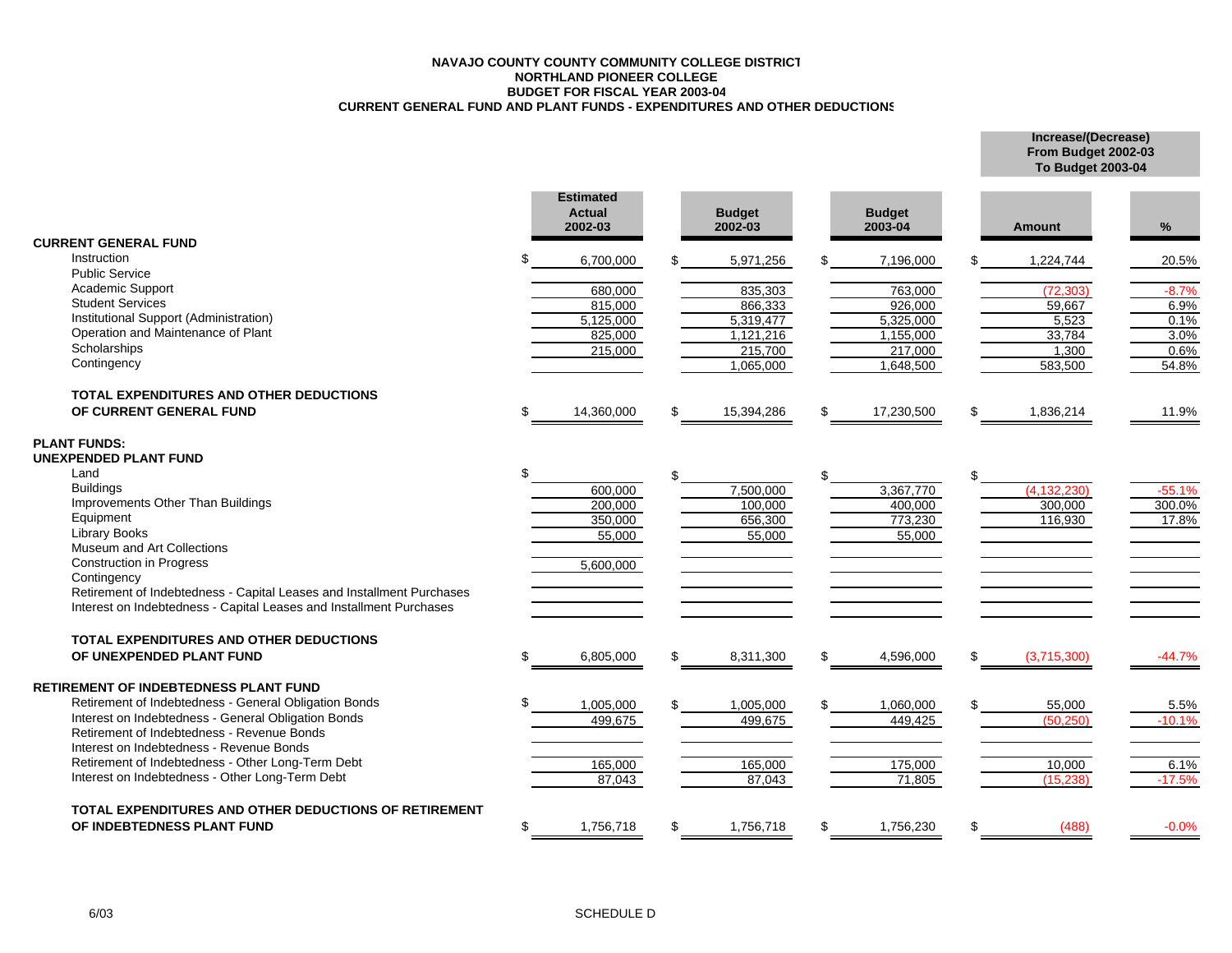#### **CURRENT AUXILIARY ENTERPRISES FUND - REVENUES AND OTHER ADDITIONS BUDGET FOR FISCAL YEAR 2003-04 NORTHLAND PIONEER COLLEGE NAVAJO COUNTY COUNTY COMMUNITY COLLEGE DISTRICT**

|                                                                                                                                                                                                               |                                                          |                                                          |                                                            |                                                 | From Budget 2002-03<br><b>To Budget 2003-04</b> |  |  |  |
|---------------------------------------------------------------------------------------------------------------------------------------------------------------------------------------------------------------|----------------------------------------------------------|----------------------------------------------------------|------------------------------------------------------------|-------------------------------------------------|-------------------------------------------------|--|--|--|
| <b>REVENUES AND OTHER ADDITIONS BY SOURCE</b>                                                                                                                                                                 | <b>Estimated</b><br><b>Actual</b><br>2002-03             | <b>Budget</b><br>2002-03                                 | <b>Budget</b><br>2003-04                                   | Amount                                          | %                                               |  |  |  |
| TUITION, REGISTRATION, AND STUDENT FEES<br><b>General Tuition</b><br><b>Out-of-District Tuition</b><br>Out-of-State Tuition<br><b>Student Fees</b><br>Tuition and Fee Remissions or Waivers<br>Subtotal       |                                                          | \$                                                       | \$                                                         | \$                                              |                                                 |  |  |  |
| <b>SALES AND SERVICES</b><br><b>Bookstore Sales</b><br><b>Food Services Sales</b><br><b>Dormitory Rentals</b><br>Intercollegiate Athletics<br>Parking Fees or Permits<br>Other Sales and Services<br>Subtotal | 875,000<br>5.000<br>54,000<br>5,500<br>60,000<br>999,500 | 780,000<br>7,500<br>55,000<br>6,500<br>45,000<br>894,000 | 900,000<br>5,000<br>55,000<br>6,000<br>50,000<br>1,016,000 | 120,000<br>(2.500)<br>(500)<br>5,000<br>122,000 | 15.4%<br>$-33.3%$<br>$-7.7%$<br>11.1%<br>13.6%  |  |  |  |
| <b>OTHER REVENUES AND ADDITIONS</b><br>Investment Income<br>Other (Identify)                                                                                                                                  |                                                          |                                                          |                                                            |                                                 |                                                 |  |  |  |
| Subtotal                                                                                                                                                                                                      |                                                          |                                                          |                                                            |                                                 |                                                 |  |  |  |
| <b>Total Revenues and Other Additions</b><br><b>UNRESTRICTED FUND BALANCE AT JULY 1</b>                                                                                                                       | 999,500                                                  | 894,000                                                  | 1,016,000                                                  | 122,000                                         | 13.6%                                           |  |  |  |
| <b>TRANSFERS IN/(OUT)</b><br>Transfer In-General Fund<br>Transfer Out-Retirement of Indebtedness Pland Fund                                                                                                   | 326,500<br>(69,000)                                      | 370,000<br>(69,000)                                      | 164,500<br>(69,000)                                        | (205, 500)                                      | $-55.5%$                                        |  |  |  |
| <b>TOTAL AMOUNT AVAILABLE FOR EXPENDITURES</b>                                                                                                                                                                | 1,257,000<br>\$                                          | 1,195,000<br>\$                                          | 1,111,500<br>\$.                                           | (83,500)<br>\$                                  | $-7.0%$                                         |  |  |  |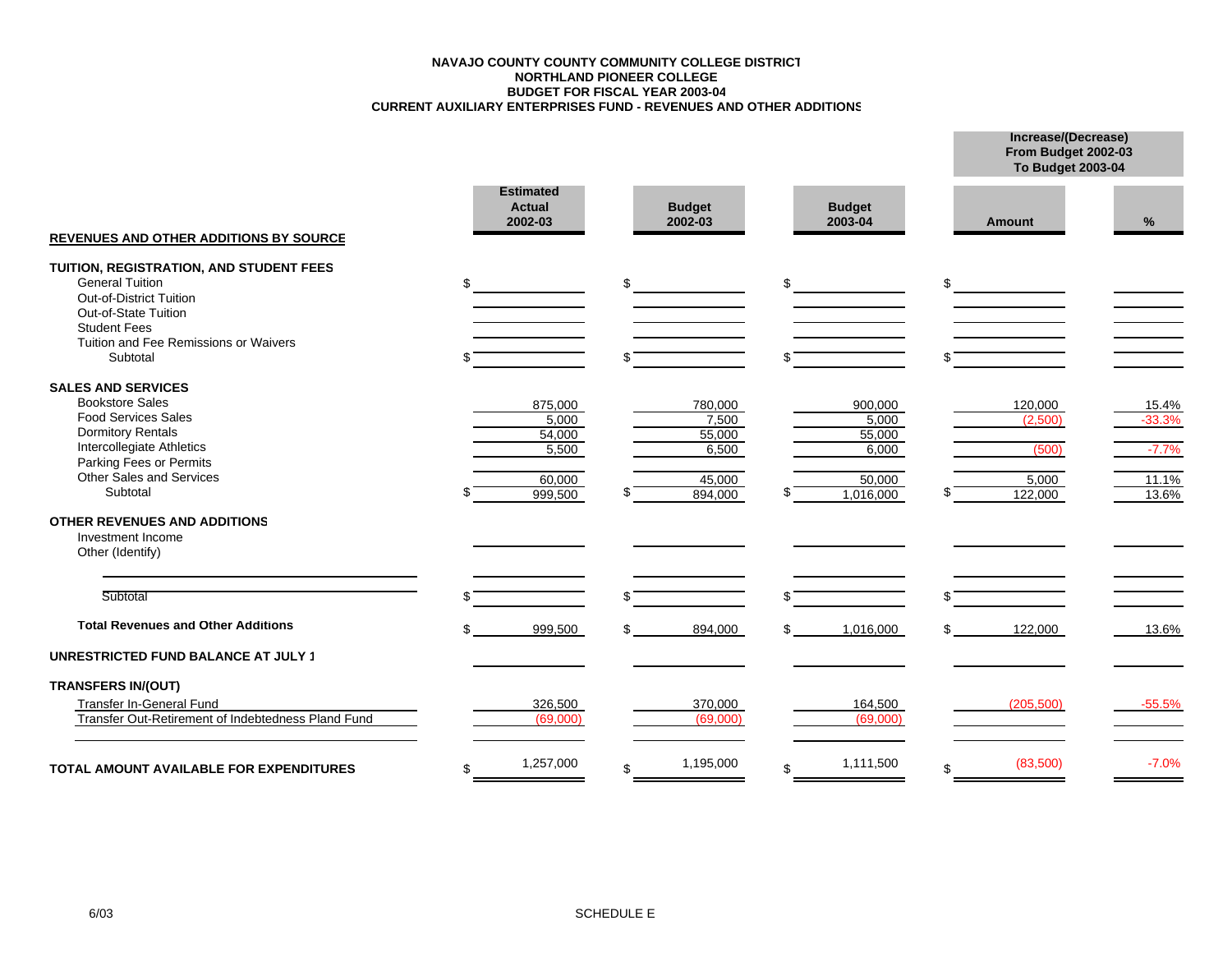#### **NAVAJO COUNTY COUNTY COMMUNITY COLLEGE DISTRICT**

### **NORTHLAND PIONEER COLLEGE**

#### **BUDGET FOR FISCAL YEAR 2003-04**

#### **CURRENT RESTRICTED FUND - REVENUES AND OTHER ADDITIONS**

|                                                |                                              |           |                          |           |                          |    | From Budget 2002-03<br>To Budget 2003-04 |          |  |
|------------------------------------------------|----------------------------------------------|-----------|--------------------------|-----------|--------------------------|----|------------------------------------------|----------|--|
| <b>REVENUES AND OTHER ADDITIONS BY SOURCE</b>  | <b>Estimated</b><br><b>Actual</b><br>2002-03 |           | <b>Budget</b><br>2002-03 |           | <b>Budget</b><br>2003-04 |    | Amount                                   | %        |  |
| GIFTS, GRANTS, AND CONTRACTS                   |                                              |           |                          |           |                          |    |                                          |          |  |
| <b>Federal Grants and Contracts</b>            | \$                                           | 2,450,000 | \$                       | 2,500,000 | \$<br>2,600,000          | \$ | 100,000                                  | 4.0%     |  |
| <b>State Grants and Contracts</b>              |                                              | 325,000   |                          | 100,000   | 325,000                  |    | 225,000                                  | 225.0%   |  |
| <b>Local Grants and Contracts</b>              |                                              | 10,000    |                          | 50,000    | 10,000                   |    | (40,000)                                 | $-80.0%$ |  |
| Private Gifts, Grants, and Contracts           |                                              | 300,000   |                          | 300,000   | 300,000                  |    |                                          |          |  |
| Subtotal                                       | .ፍ                                           | 3,085,000 | £.                       | 2,950,000 | \$<br>3,235,000          | \$ | 285,000                                  | 9.7%     |  |
| OTHER REVENUES AND ADDITIONS                   |                                              |           |                          |           |                          |    |                                          |          |  |
| Investment Income                              |                                              |           |                          |           |                          |    |                                          |          |  |
| <b>State Shared Sales Tax</b>                  |                                              |           |                          |           |                          |    |                                          |          |  |
| Other (Identify)                               |                                              |           |                          |           |                          |    |                                          |          |  |
| Subtotal                                       |                                              |           |                          |           | \$                       | \$ |                                          |          |  |
| <b>Total Revenues and Other Additions</b>      | \$                                           | 3,085,000 | \$                       | 2,950,000 | \$<br>3,235,000          | \$ | 285,000                                  | 9.7%     |  |
| <b>RESTRICTED FUND BALANCE AT JULY 1</b>       |                                              |           |                          |           |                          |    |                                          |          |  |
| <b>TRANSFERS IN/(OUT)</b>                      |                                              |           |                          |           |                          |    |                                          |          |  |
|                                                |                                              |           |                          |           |                          |    |                                          |          |  |
|                                                |                                              |           |                          |           |                          |    |                                          |          |  |
| <b>TOTAL AMOUNT AVAILABLE FOR EXPENDITURES</b> | \$                                           | 3,085,000 | S                        | 2,950,000 | \$<br>3,235,000          | \$ | 285,000                                  | 9.7%     |  |